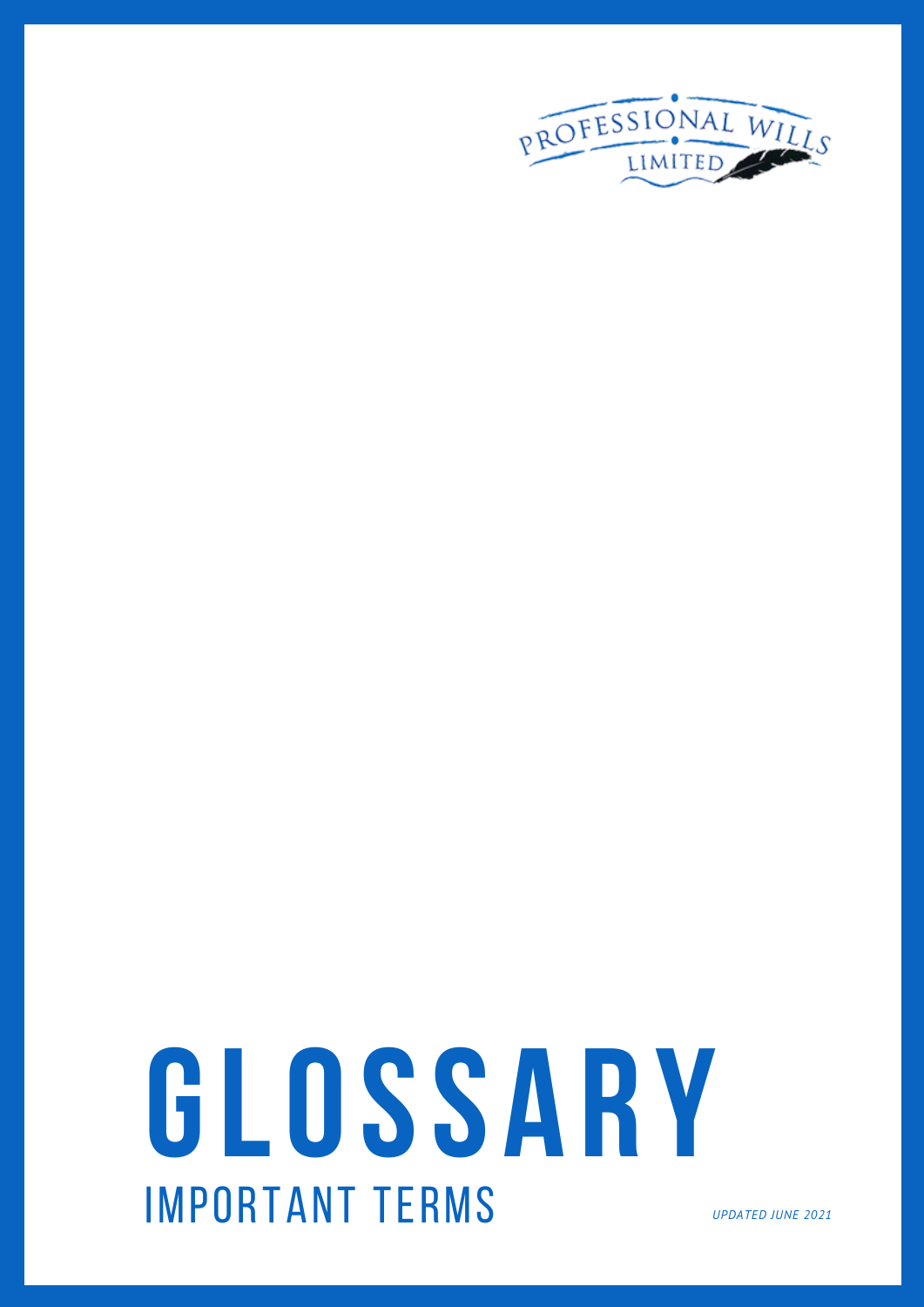

# **0 1**

# **BENEFICIARY**

A person who will benefit or receive something under a Will.

### **BEQUEST**

A gift of a specific item or items to a certain person, group of people or organization.

### **CODICIL**

A written statement made by a testator (the person making a Will) which alters the Will in some way. It is a legal document which must be kept as one with the original Will. It is wiser to completely rewrite a Will rather than use a codicil to change it.

### **DE FACTO RELATIONSHIP**

Two people living together in an unmarried state.

### **DEVISE**

A gift of land (this includes all buildings and anything else permanently attached to the land). It is similar to a bequest except that it relates specifically to land and what is attached to it.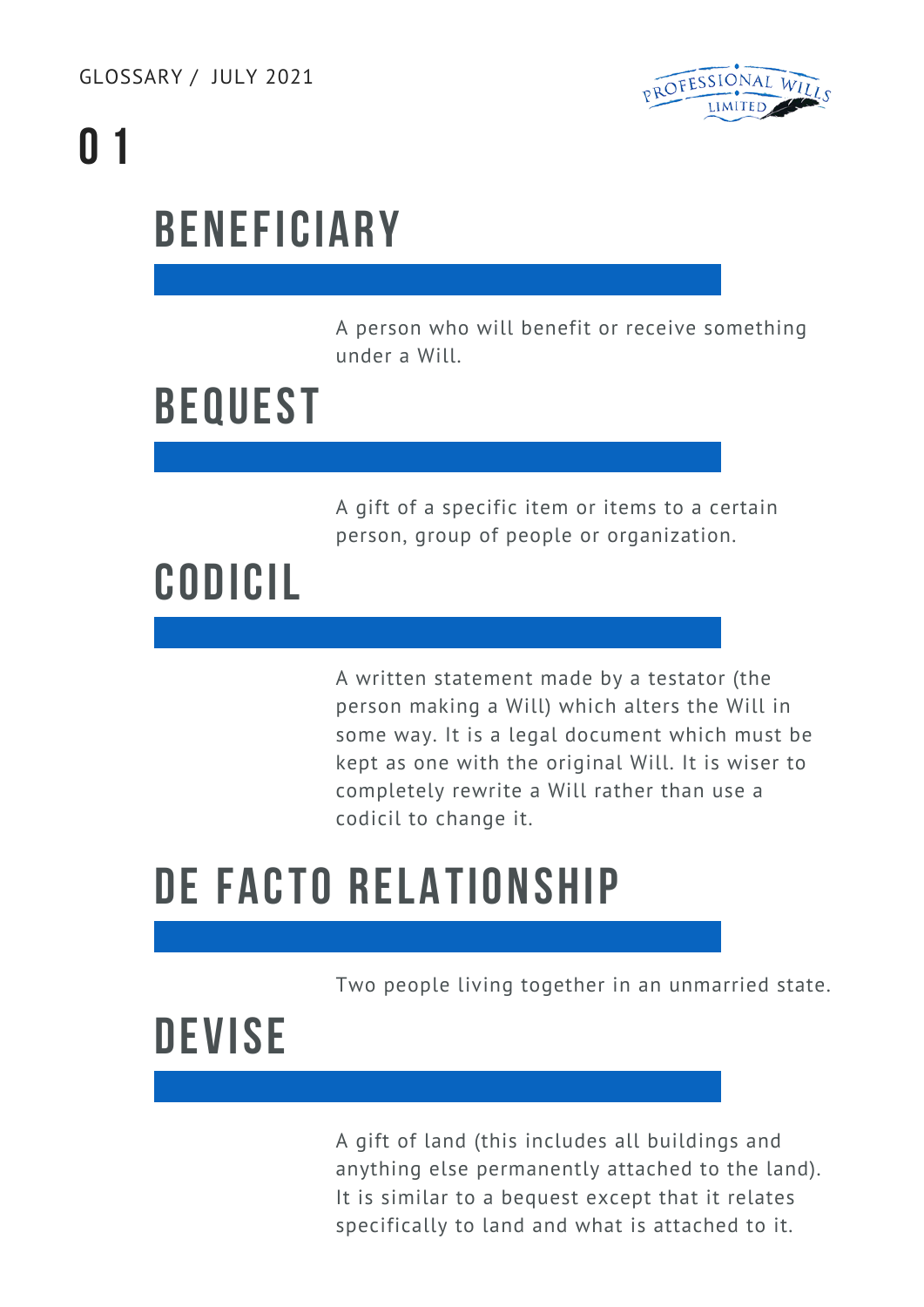GLOSSARY / JULY 2021



# **0 2**

# **ESTATE**

The total of the assets (property, money and all other possessions) a person leaves behind on death.

# **EXECUTION**

The act of signing a Will

### **EXECUTOR**

A person or persons who distribute the estate in accordance with a Will after the death of the testator (the person who made the Will. An executor is sometimes referred to as a Personal Representative. A female executor may be called an executrix. A beneficiary under a Will can be appointed as executor/executrix of the same Will.

# **INTESTATE/INTESTACY**

If a person dies without making a Will or leaves a Will which is wholly or partly invalid then that person is said to have died completely or partially intestate.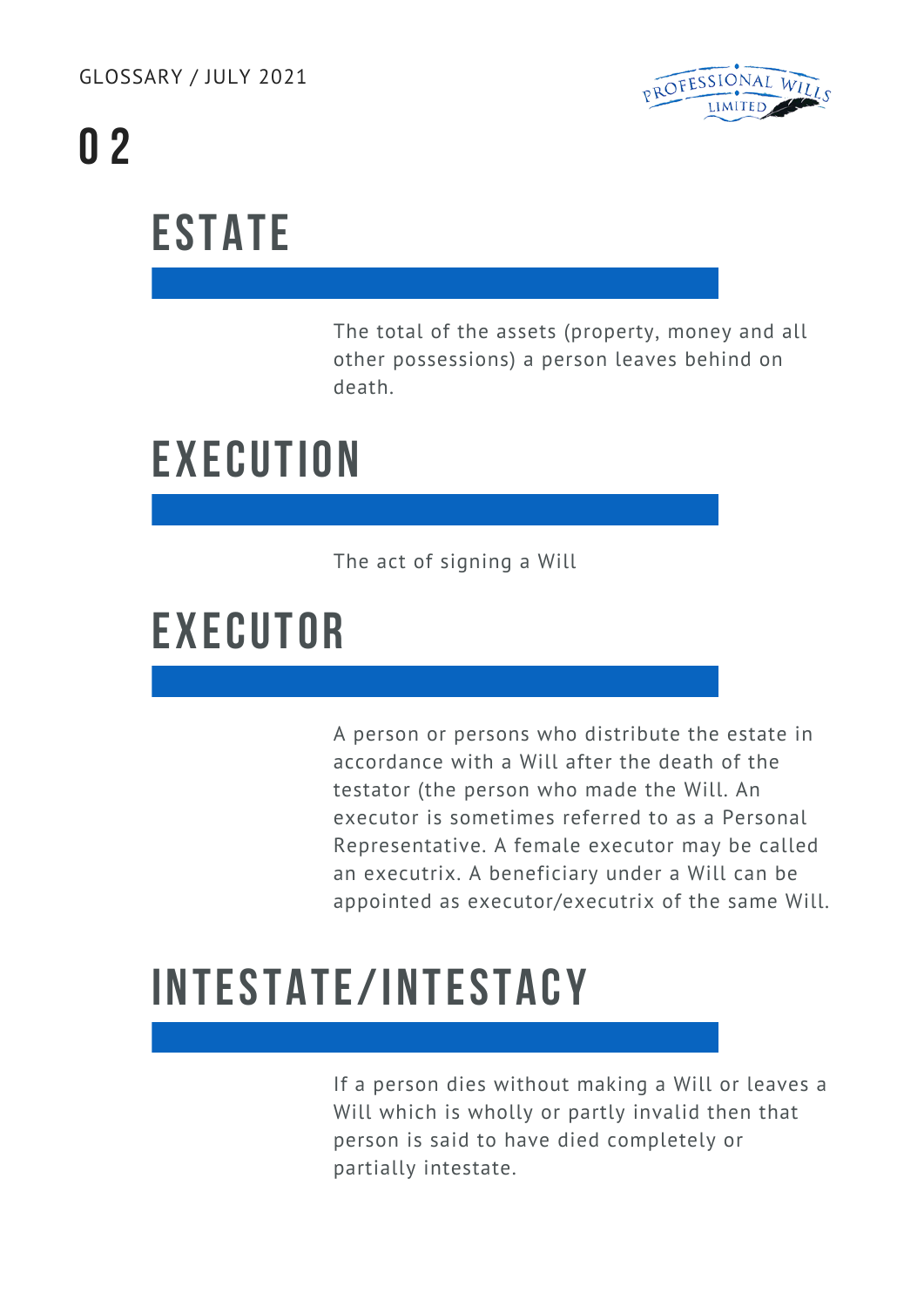

# **0 3**

### **KEYMAN INSURANCE**

Keyman Life Insurance is insurance purchased by a business on the life of an owner or employee whose services contribute substantially to the success of the business. The company is the owner, the premium payer and the beneficiary of the policy. The objective of Keyman Insurance is to indemnify an organization against the monetary loss resulting from the death of a key employee.

What the insurance will do:

- Keep the business running
- Assure creditors that their loans are safe
- Assure customers that the business will continue to operate
- Cover the special expense of finding, attracting, and training a new person to replace the missing key man.
- Cover the costs of the mistakes the successor will make until he or she learns the things the deceased knew from experience
- Offset the reduction in income so that fixed overheads can be met

#### **LEGACY**

A gift of money to a certain person, group of people or organization.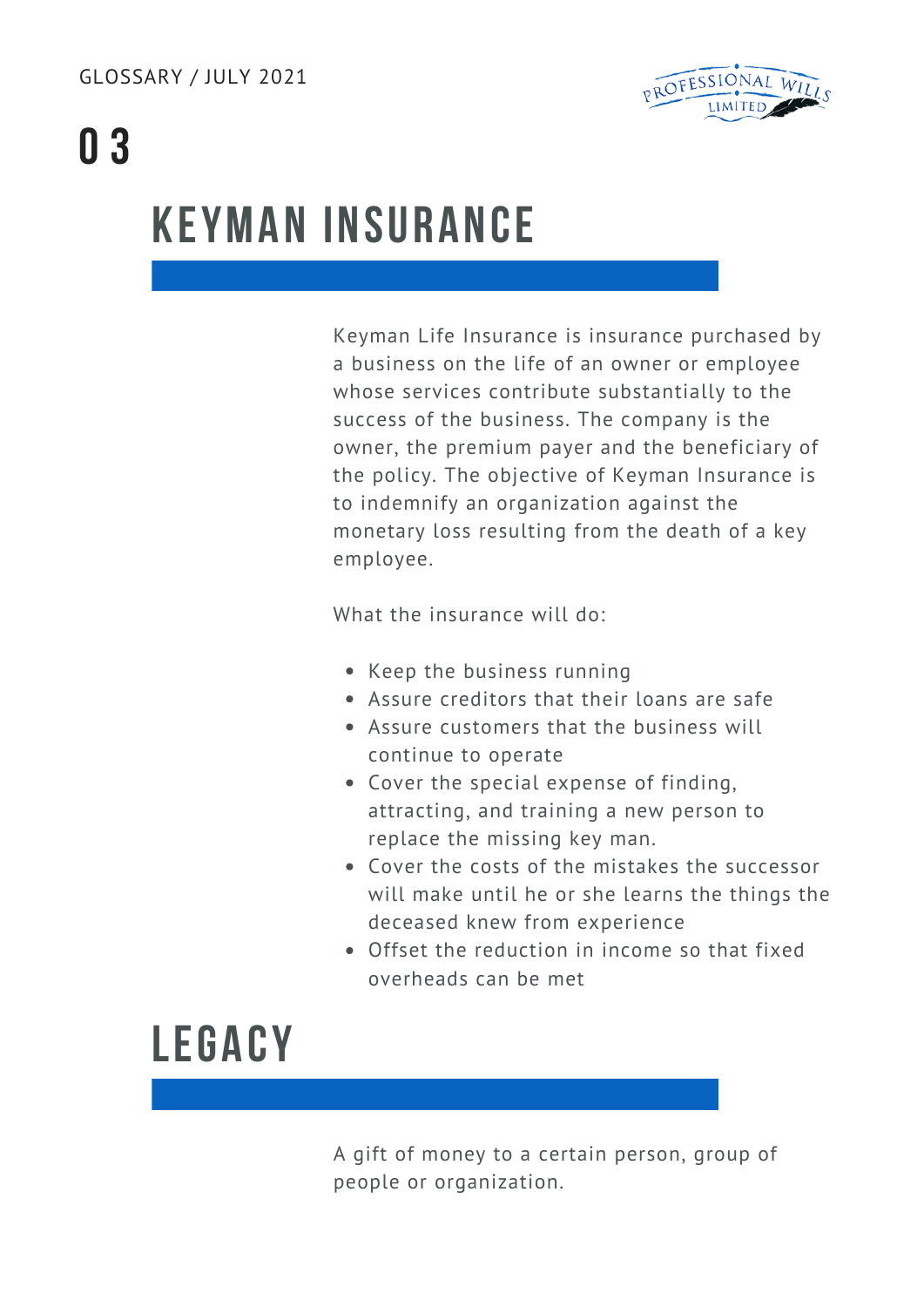GLOSSARY / JULY 2021



# **0 4**

### **MINOR**

A male or female under that age of 18 years.

## **RESIDUARY**

The remainder of your estate after a legacy, bequest and devise has been given away.

### **TESTATOR**

The person making the Will. A female testator may be called a testatrix.

### **VALID**

Legally effective.

### **WILL**

A document (or collection of documents) by which a person (the testator/testatrix) disposes of his or her estate. It takes effect only on the death of the testator/testatrix.